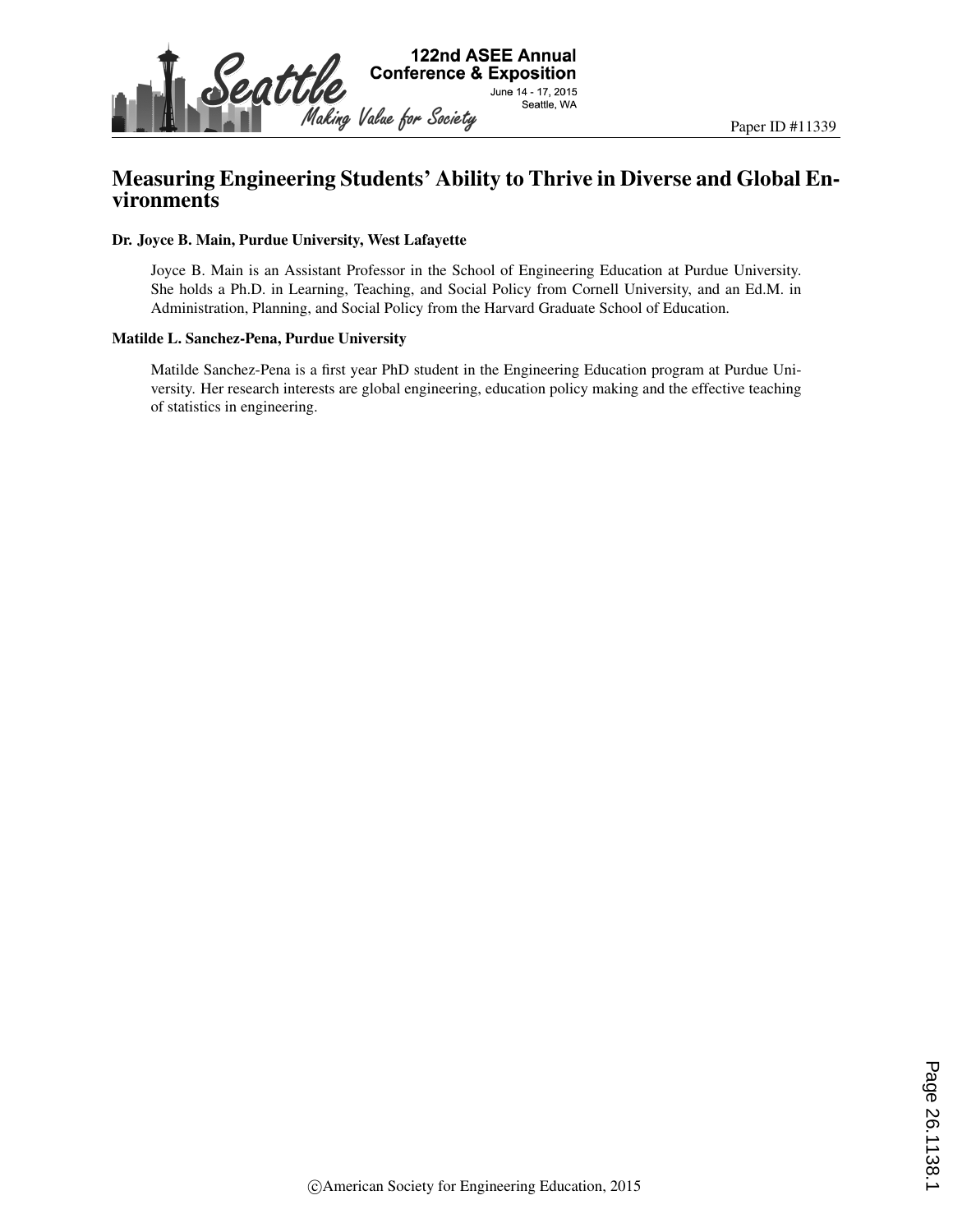# **Measuring Engineering Students' Ability to Thrive in Diverse and Global Environments**

#### **Abstract**

Engineering programs, professional associations, and industry stakeholders emphasize the importance of preparing graduates for an increasingly global, rapidly changing environment. Although there has been increased attention to prepare undergraduates for a global engineering profession, there are challenges associated with measuring how cultural programs and experiences contribute to positive changes in students' abilities to work and thrive in diverse environments. Global competency can be defined broadly as "having an open mind while actively seeking to understand cultural norms and expectations of others, leveraging this gained knowledge to interact, communicate and work effectively outside one's environment"<sup>1</sup>. Measuring global competency levels before and after participation in cultural programs may therefore be a potentially effective method for measuring changes in students' ability to work in a global environment. Currently, studies on engineering students' baseline global competency levels are few at the undergraduate level. This research fills this gap, proposing a conceptual model of the factors that influence global competency levels, and also identifies the baseline levels of global competency for benchmarking. The resulting conceptual model and global competency measures will be useful toward larger scale inquiries to evaluate how participation in study abroad programs, international experiences, culturally-relevant curricula, and other related activities can contribute to changes in students' ability to work in diverse environments.

The Miville-Guzman Universality-Diversity Scale short form (MGUDS-S) measures the "universe-diverse orientation" construct, which "reflects an attitude of awareness of both the similarities and differences that exist among people"<sup>2</sup>. Higher MGUDS-S scores have been associated with a relative positive attitude toward others and the "simultaneous appreciation of both the similarities and differences that exist between oneself and others." Therefore, MGUDS-S is used here as a proxy for students' global competency levels in our conceptual model. Based on ordinary least squares regression models using data from 1,461 engineering freshmen, significant differences between MGUDS-S scores were identified. Female students scored higher than their male counterparts, while international students scored higher than domestic students. Among domestic engineering students, gender and ethnicity are associated with differences in MGUDS-S scores. These findings are consistent with results from previous studies, and suggest that women and underrepresented minority students, as well as international students, may receive higher scores since they may be more likely to interact with others from different backgrounds. These findings contribute to a burgeoning line of scientific inquiry lending support to programs that promote student travel abroad experiences and increased interactions between diverse groups of students. This research also has broad implications for providing information to academic institutions and key stakeholders to develop strategies toward the professional formation of engineers who can engage in an increasingly globalized environment.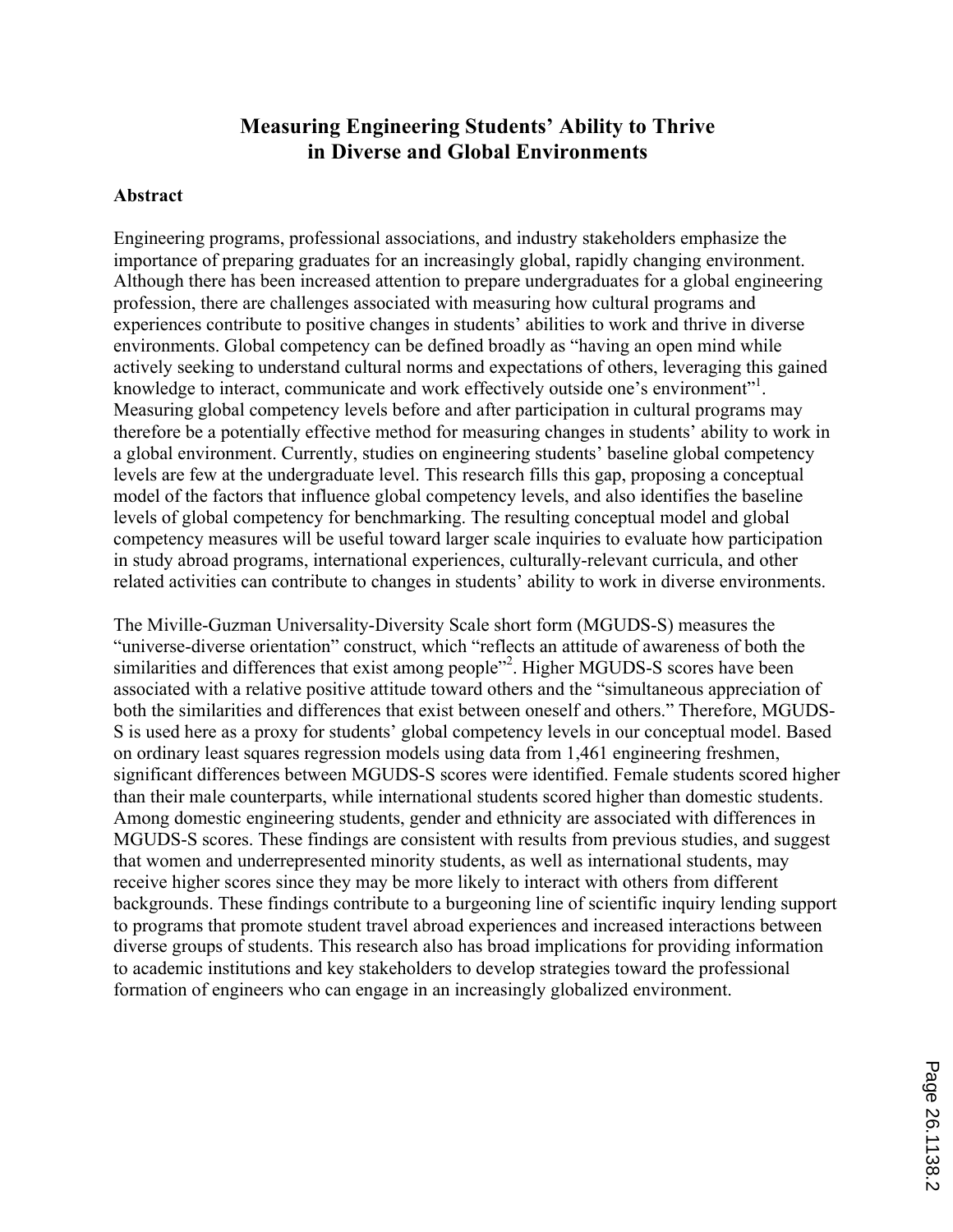#### **Introduction**

Global competency, defined as the ability to work with people from different cultural backgrounds has become a desired characteristic of 21st century professionals. Being globally competent implies understanding of other cultural norms and expectations and the ability to communicate effectively across cultures. Engineers are expected to solve problems and design products in an increasingly global setting; consequently being globally competent is critical to the engineering profession. Therefore, it is increasingly important for engineering educators to identify and promote strategies to enhance global competence abilities among their students.

Multiple authorities in engineering education have made a call for the advancement of engineering as a globally competent field. The National Academy of Engineering, for example, have stated in their vision of "The Engineer of 2020" that engineering activities should be framed in the context of rapidly moving technological changes, global interconnection of resources, and an increasingly diverse and multidisciplinary population of individuals involved in or affected by engineering developments. Among the NAE aspirations for the engineering field is "a future where engineers are prepared to adapt to changes in global forces and trends and to ethically assist the world in creating a balance in the standard of living for developing and developed countries alike"<sup>3</sup>. This vision reflects the need to embrace global competencies framed within ethical considerations, where technological development is advanced hand in hand with justice in a global setting. Furthermore, the Accreditation Board for Engineering and Technology (ABET) also includes an understanding of the global context among the requirements in the standards for the preparation of future engineers. According to ABET, graduates of accredited engineering programs must have "the broad education necessary to understand the impact of engineering solutions in a global, economic, environmental, and societal context" and "a knowledge of contemporary issues"<sup>4</sup>.

Some authors view the characteristics of the engineering profession aligning naturally with having an open mind to others' ways of thinking, i.e. being globally competent. Downey et al.<sup>5</sup>, for example, base their rationale for the need of global competency among engineers on the premise that engineering problems are addressed differently by different people. These differences are more evident when considering different problem solving styles taught in different countries. Engineering problems are defined and solved in different ways in the U.S., Germany, and Japan, for example. However, the traditional engineering methods taught in the U.S. do not always incorporate lessons on how students can interact effectively with individuals with different perspectives. Despite the call to include global competency skills in the tool-set of engineering students by government and industry<sup>6</sup>, and the thoughtful consideration of its definition and importance, there is evidence that efforts have not been enough to strengthen these capacities among engineering students. According to Downey et al. (2006), the different strategies used by universities to promote global competency skills can be been classified as: a) International enrollment, b) International project, c) International work Placement, d) International Field Trips and e) Integrated class experiences<sup>5</sup>. However, the proportion of students participating in different international experiences across universities is still small compared to the total number of students  $<sup>7</sup>$ .</sup>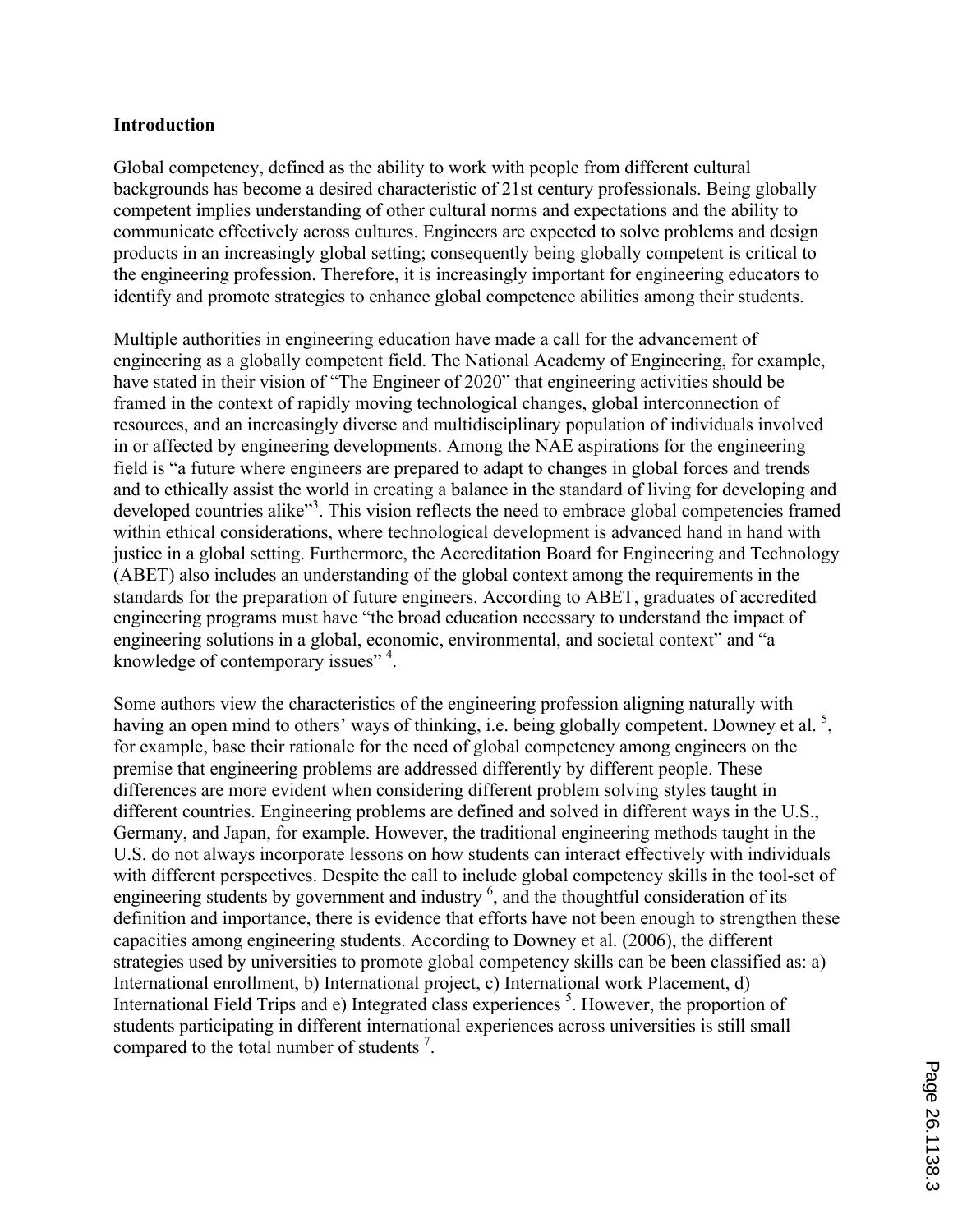In order to design and promote new interventions to influence the levels of global competency among engineering students, we need to further examine which factors can impact this outcome effectively. Importantly, identifying where first-year engineering students are along the continuum of global competency levels can be useful in developing strategies to enhance this skill. Thus, we propose a conceptual model to identify the influence of students' demographic factors and the influence of previous travel experiences in generating first-year students' baseline levels of global competency.

# **Background**

*The Miville-Guzman Universality-Diversity Scale Short Form (MGUDS-S)*

One construct that has been used to assess global competency is the Universal-Diverse Orientation (UDO) which "describes an attitude of awareness and acceptance of both the similarities and differences among people<sup>22</sup>. This was a construct originally developed for measuring the ability of psychologists to work with patients from different backgrounds; however, it is also suitable for other settings. A scale that has been extensively tested and validated to measure UDO is the Miville-Guzman Universality-Diversity Scale (M-GUDS), a survey that contained 45 items in its original version. This instrument was later shortened into the MGUDS-S, evaluated and validated as a 15-item tool that could be more easily implemented<sup>8</sup>.

# The MGUDS-S has three main factors:

(1) *Diversity of contact***:** reflects the behavioral component of UDO and corresponds to the interest in participating in diverse and internationally focused activities of social and cultural nature;

(2) *Relativistic Appreciation***:** focuses on the cognitive component of UDO and consists of items that reflect appreciation of similarities and differences in people.

(3) *Comfort with differences***:** considers the evaluative and affective component of UDO, and reflects the comfort level with individuals from diverse backgrounds  $\delta$ .

It is important to acknowledge that there are other tools to assess global competency through other constructs<sup>9,10</sup>. However, the MGUDS-S' high internal consistency and retest reliability (ranging from .85 to .88) <sup>9</sup> and its accessibility have made it a frequently used and cited tool to asses global competency, especially among engineering students <sup>10–12</sup>. Many studies have analyzed the level of global competency in engineering students using the MGUDS-S instrument. For example, Fuertes et al.<sup>13</sup> analyzed how the UDO correlates with areas of student development such as (a) attitudes toward seeking counseling for personal and vocational concerns, (b) attitudes towards diversity in college settings, and (c) students' academic selfconfidence among a sample of first-year engineering students. They found that students with higher MGUDS-S scores also had a higher probability of seeking counseling and vocational help. In addition, higher MGUDS-S scores are positively correlated with better attitudes toward diversity and to higher levels of self-confidence.

Shen et al. examined engineering students' awareness and acceptance of cultural similarities and differences using MGUDS- $S<sup>14</sup>$ . They addressed a) how the MGUDS-S scores varied among different populations of engineering students, considering also those in different types of global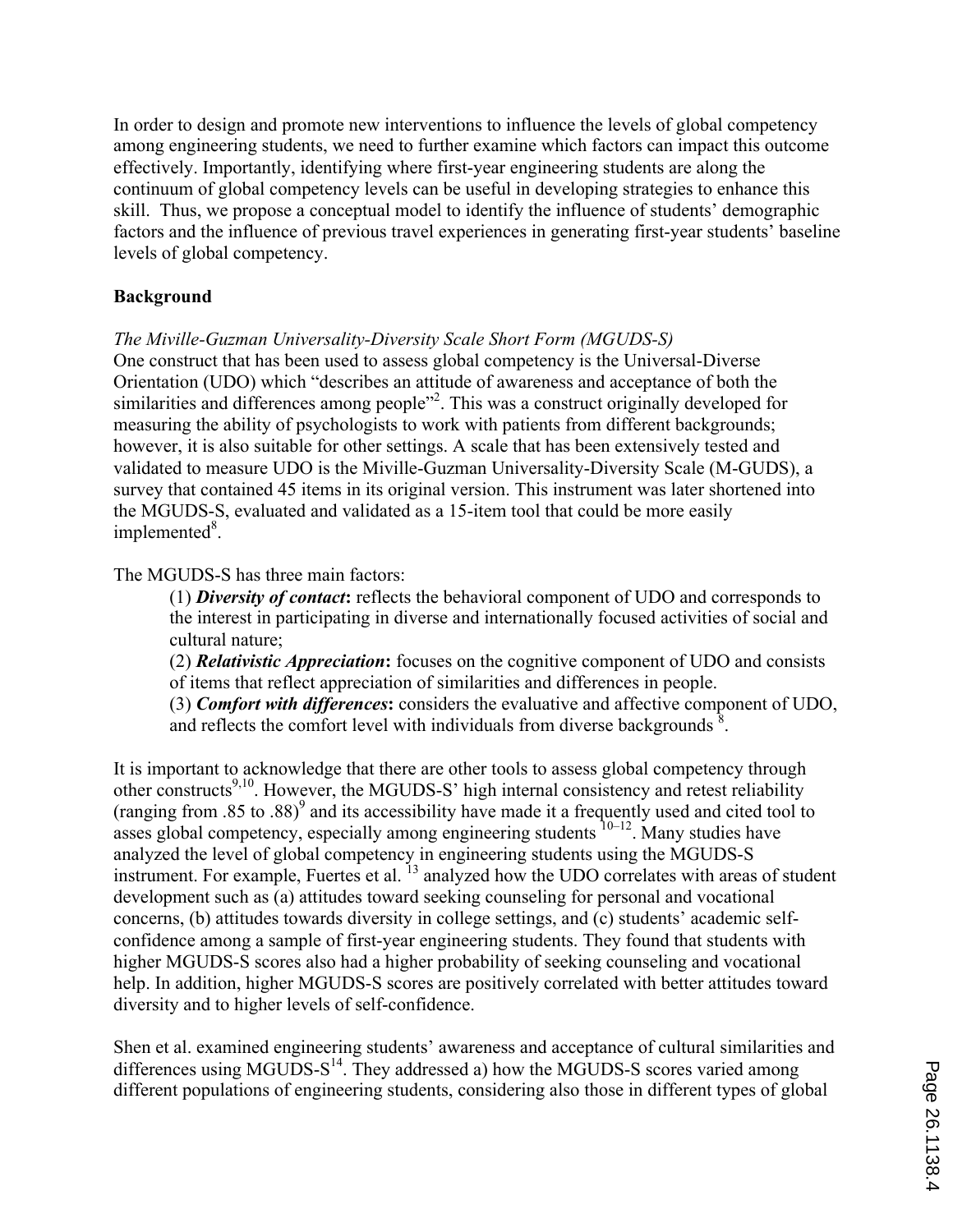engineering programs, and b) if there were significant differences in MGUDS-S scores between baseline populations of first year engineering students and students enrolled in international engineering programs. The mean MGUDS-S scores were consistently higher in all the three subscales for all the international programs considered. These results strengthen the evidence favoring the MGUDS-S tool as a sensitive tool able to detect differences among groups.

Jesiek et al. assessed cross-cultural competence by examining whether there were significant differences in openness to and appreciation of cultural diversity between students in global engineering programs compared to baseline groups of engineering students not participating in such programs<sup>10</sup>. Through the use of the MGUDS-S tool, Jesiek and his collaborators identified that there were significantly higher levels of openness to and appreciation of cultural diversity. They also found significant effects from demographic characteristics such as gender, i.e. female students had much larger gains from the international experiences compared to their male counterparts. Thus, due to its high internal consistency and test reliability, along with its documented use in higher education, we apply the MGUDS-S instrument to measure global competency in our study.

#### **Methods**

We designed a survey instrument that included the 15-item MGUDS-S survey and questions relevant to the variables described above (i.e., detailed information regarding trips outside of country of citizenship—purpose and duration of trip, proficiency in other languages, and demographic factors). The survey was administered to first-year engineering students at a large, Midwestern research-intensive institution in the fall of 2012. The response rate was 75.6% while the completion rate was 95.8% resulting in 1,461 valid student responses.

#### *A conceptual model to examine global competency*

We propose a conceptual model for the changes of global competency levels of engineering undergraduate students and how it is influenced by different factors through time. A conceptual model differs from the formal structures of hypothesis testing in the sense that it is exploratory in nature. That is, it looks to uncover any existing relationships between the considered variables, based either in theory or in empirical evidence, instead of testing the magnitude or direction of hypothesized relationships 15. Our model proposes that students entering an engineering program may already have certain levels of global competency, and that these potential differences are critical in designing strategies and interventions at the college-level. In our model, these baseline levels are influenced by the students' background, i.e. student personal characteristics and students' previous experiences, such as intercultural experiences (travel abroad), and their proficiency in other languages.

Our conceptual model is shown in Figure 1. In this article, our examination focuses on students' backgrounds and their global competency levels in the first-year (denoted by the area within the dotted line in Fig. 1). We depict, however, the model expanded across time to show how collegelevel experiences can contribute to changes in global competency levels toward the formation of more globally-mind engineers. As part of this conceptual model, we propose that each student has his or her own trajectory in terms of changes in global competency—this is a function of individual background and pre-college experiences, and then the unique set of diversity-related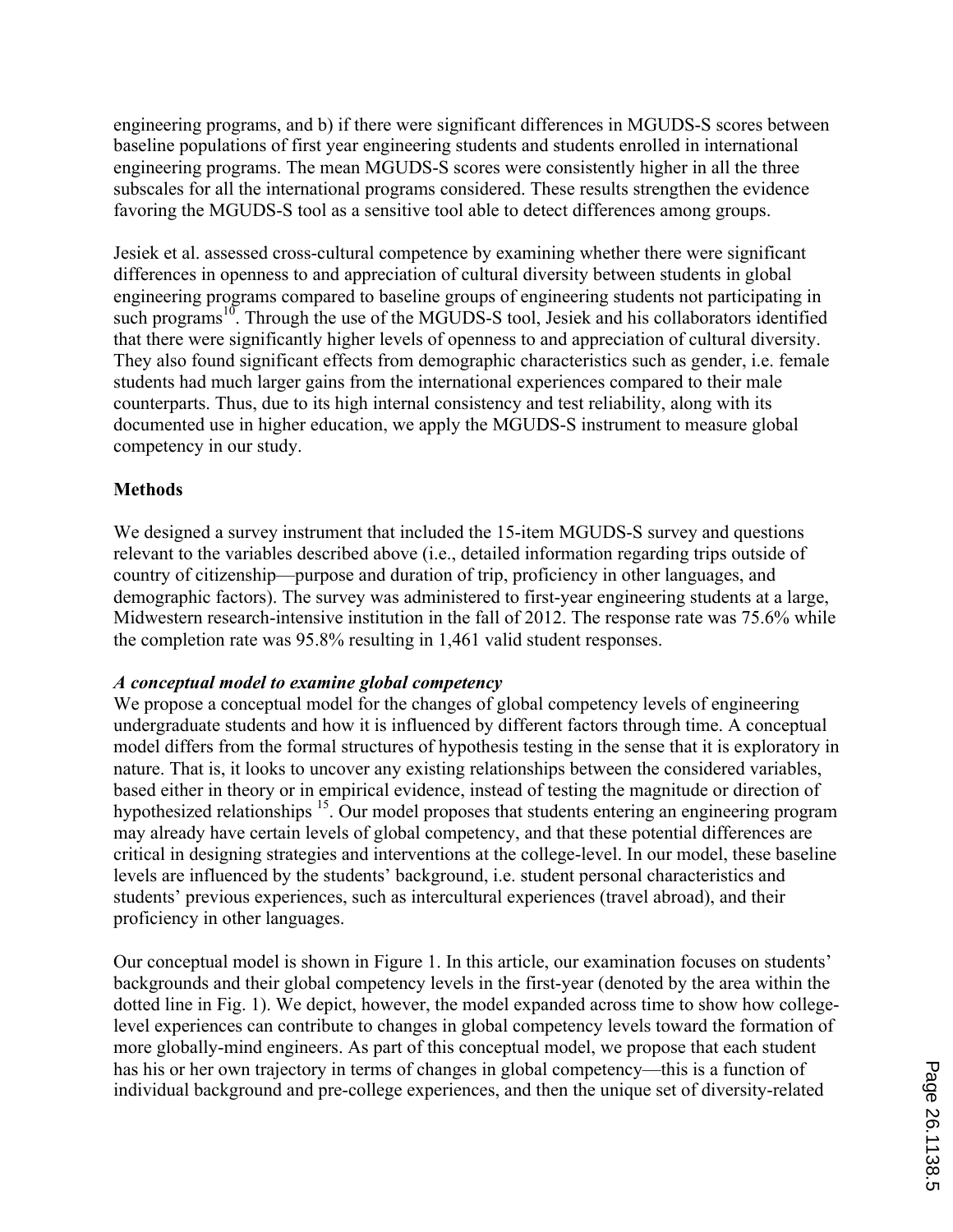college-experiences in which he or she engages. Therefore, it is critical to take into account and disentangle the effects of time from the effects of participation in programs to better estimate the effects of global programs. While we do not extrapolate further in this paper regarding the college-level experiences, the set of activities and programs involved in the college experience box are varied, and can include study abroad, volunteering abroad, or learning other languages. Additionally, while we use the MGUDS-S tool as a proxy to measure global competency, the conceptual model can accommodate other validated instruments for measuring constructs reflecting global competence.



#### Fig. 1. Conceptual Model of Examining Global

# **Elements of the conceptual model**

The variables considered in our conceptual model of global competency among undergraduate students are described below. These variables are also used in the Ordinary Least Square Regression (OLS) models.

Student demographic factors

- *Gender:* Male or Female.
- *Age:* Number of years.
- *Ethnicity:* White, Asian, or Underrepresented minority (URM) which include African American, Hispanic, Pacific Islander, Native American, multiracial, and other minorities.

#### Student previous experiences

- *Intercultural Experiences:* Dichotomous variable defined as whether the student has ever traveled abroad from their Country of Citizenship (COC).
- *Multilanguage abilities*: Dichotomous variable defined as whether the student has fluent proficiency in two or more languages.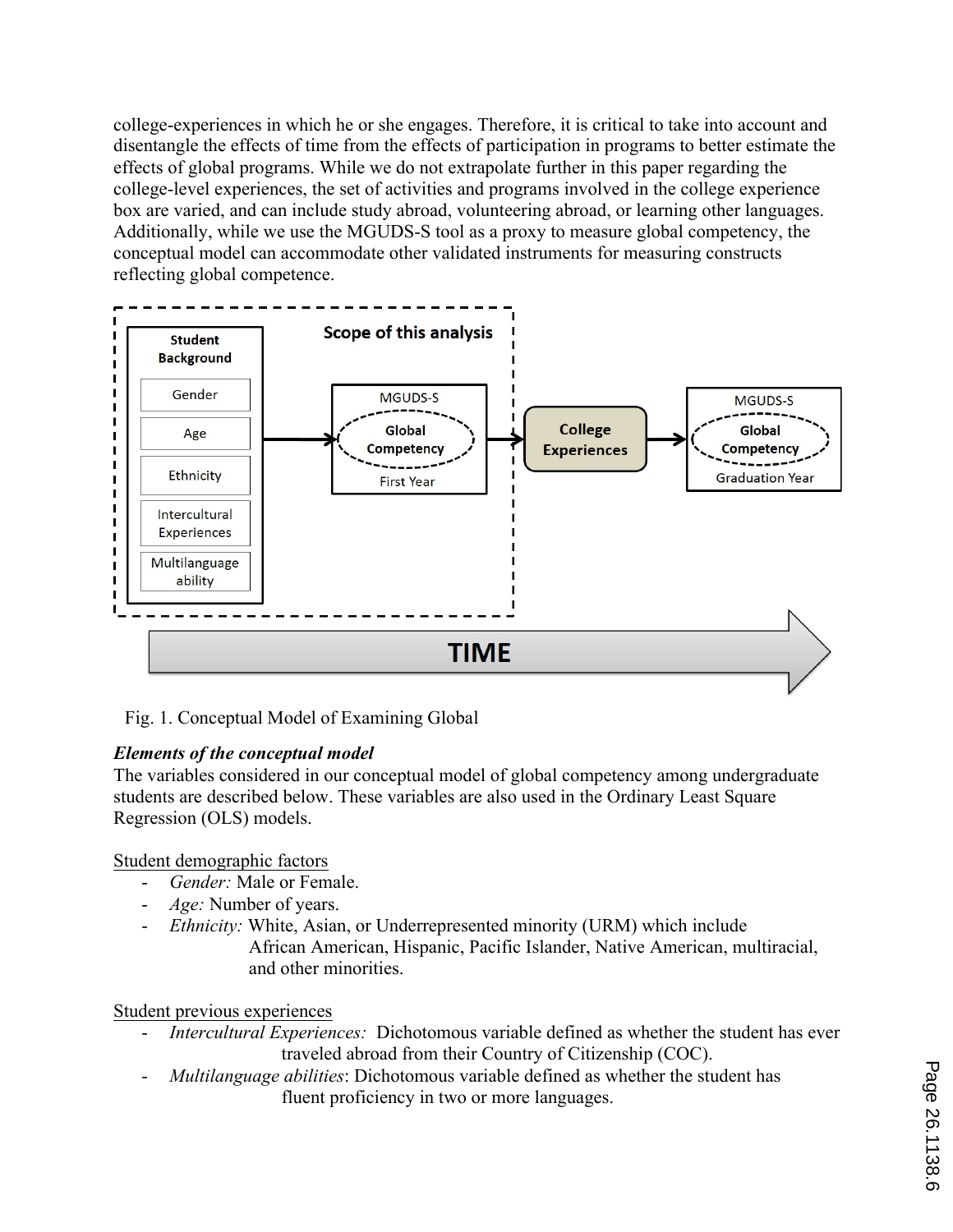### *Ordinary Least Squares Regression Models*

To test the proposed conceptual model, we applied ordinary least square regression models to examine if there are significant factors that are associated with changes in the MGUDS-S scores. We generated four models to investigate global competency using the different factors of the MGUDS-S scores: (1) Diversity of contact, (2) Relativistic appreciation, (3) Comfort with differences, and (4) Total MGUDS-S score. We also conducted models separately for domestic and international students. Due to the potential relationship between the variables, we assessed multicollinearity in the models, and found no evidence of multicollinearity in any of the variables based on the variance inflation factor criteria (VIF<10). Due to the exploratory nature of this work, the significant level considered was  $\alpha$  =0.10. All coefficients shown in the results tables are unstandardized.

#### **Data**

# *Descriptive Statistics*

Table 1 decribes the characteristics of the 1,491 first-year students in the sample. The summary statistics are also categorized by domestic student ( $n=1,112$ ) and international students ( $n=349$ ). The quality of the received responses was verified considering: a) completion of MGUDS-S items, and b) consistency and viability of answers. After this process, there were 1,461 valid responses available for analysis.

| Variables                 |                | Domestic (%) | International (%) | Total        |
|---------------------------|----------------|--------------|-------------------|--------------|
| Gender                    | Male           | 805 (72.4)   | 263 (75.4)        | 1,068 (73.1) |
|                           | Female         | 288 (25.9)   | 78 (22.4)         | 366 (25.1)   |
|                           | Missing        | 19(1.7)      | 8(2.2)            | 27(1.8)      |
| Age                       | Mean           | 18.68        | 18.974            | 18.75        |
|                           | <b>SD</b>      | 0.8857       | 1.1277            | 0.9569       |
|                           | Range          | $17 - 28$    | $15 - 25$         | 15-28        |
|                           | <b>Missing</b> | 13           | 3                 | 16           |
| Ethnicity                 | White          | 923 (83)     | 16(4.6)           | 939 (64.3)   |
|                           | Asian          | 67(6)        | 303 (86.8)        | 370 (25.3)   |
|                           | <b>URM</b>     | 122(11)      | 30(8.6)           | 152 (10.4)   |
| Ever Traveled outside COC | Yes            | 743 (66.8)   | 349 (100)         | 1,092 (74.8) |
|                           | No             | 368 (33.1)   | 0(0)              | 368(25.2)    |
|                           | <b>Missing</b> | 1            | 0                 | <b>1(0)</b>  |
| Ability in 2+ languages   | Yes            | 117 (10.5)   | 283 (81.1)        | 400 (27.4)   |
|                           | No             | 995 (89.5)   | 66 (18.9)         | 1,061 (72.6) |
| Total                     |                | 1,112 (76.1) | 349 (23.9)        | 1,461 (100)  |

Table 1. Description of Participants

*Note: Quantities in parentheses denote percentages.* 

As shown in Table 1, the gender composition is consistent between the domestic and international subgroups with a percentage of males above 70 percent. The age of the participants ranged from 15 to 28 years overall, with international students being slightly older than domestic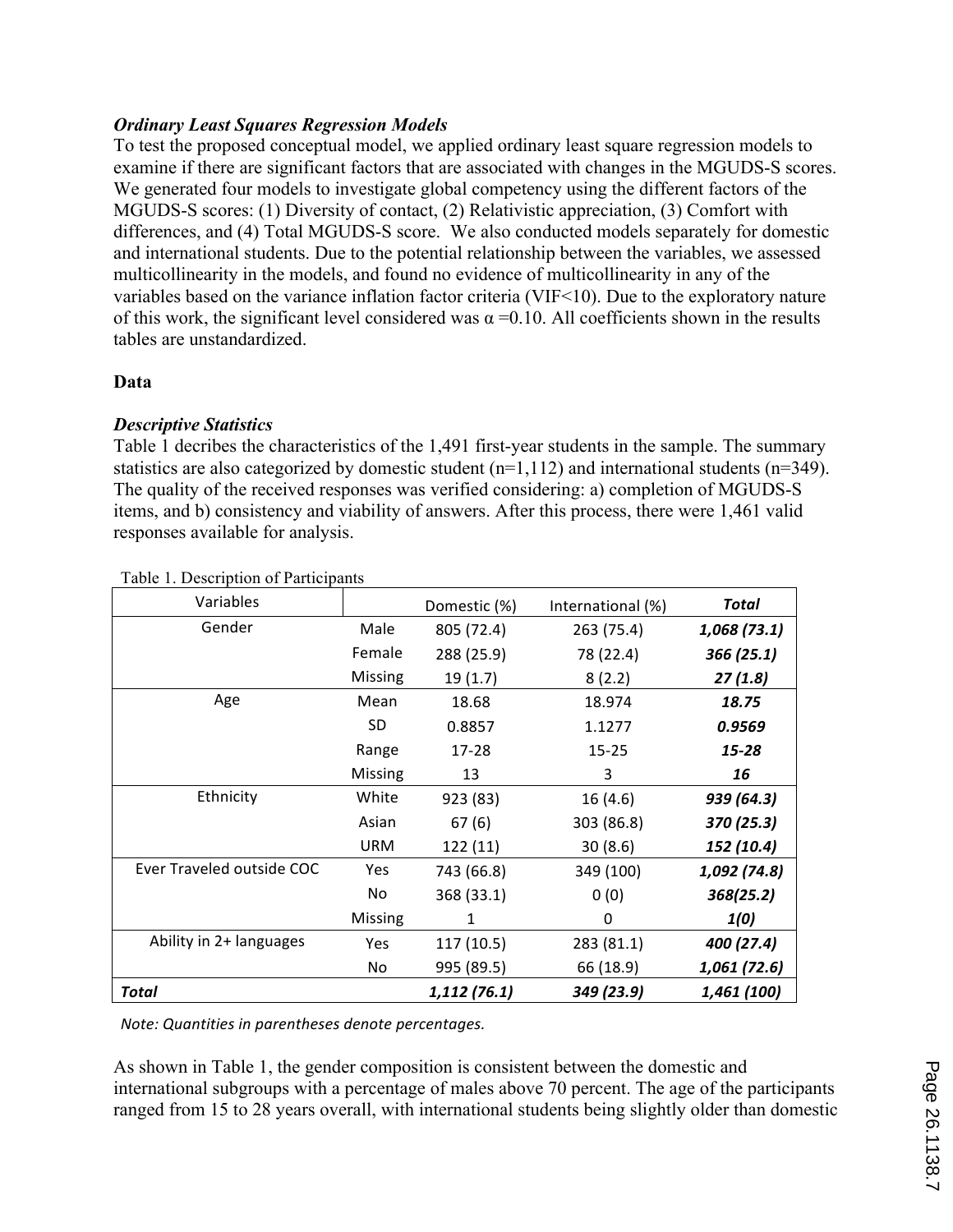students. The ethnic composition of domestic and international students is considerably different. Among domestic students, 83% indicated white, whereas 87% of international students indicated Asian. As expected, all of the international students had travel outside of their COC at least once. Meanwhile, 33% of domestic engineering students have not yet traveled outside of the United States. The multilingual ability of the domestic and international groups also differs with 81% of international students speaking 2 or more languages compared to only 10% of domestic students.

#### *Pre-college travel experiences*

We also examined the reasons and characteristics of students' pre-collegiate travel experiences. The reasons for travel were categorized into: a) study abroad, b) work/volunteer c) other (including vacation, relocation, family visits, etc.). Fig. 2 summarizes the number of trips respondents have taken outside of their country of residence and the reasons for travel for domestic students. Fig. 3 illustrates the same for international students. Among domestic students, 376 students have not yet traveled abroad and therefore are not included in the graph. Comparing figures 2 and 3, international students have a higher proportion of study abroad trips, while domestic students have a higher proportion of trips for "other" reasons. International students with 3 to 5 trips outside of their COC were the only students who reported travel for work/volunteer reasons.



Fig. 2. Number and reasons for trips outside of the United States for domestic students*.*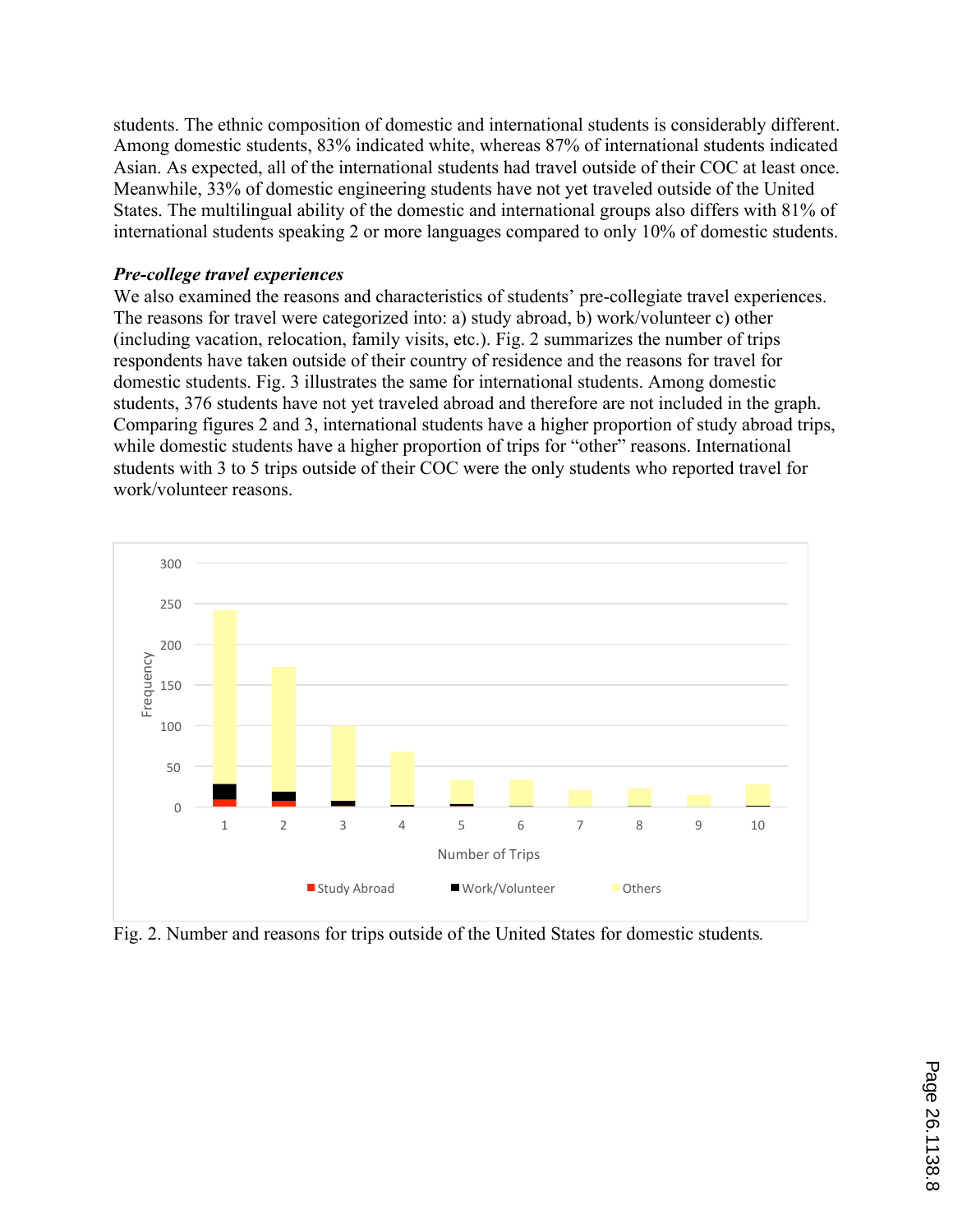

Fig. 3. Number and reasons for trips outside of country of citizenships for international students.

### *MGUDS-S Scores*

To analyze the relationships between the MGUDS-S sub-scores and total score, we generated a scatterplot matrix (Fig. 4). The scatterplot matrix shows the relationships between the MGUDS-S total score and each of the sub-scores, as well as the relationships between each pair of subscores. Furthermore, the data is grouped by international status, where blue elements represent international students and red elements represent domestic students. As expected, the MGUDS-S total score is positively correlated with each of the sub-scales: diversity of contact, relativistic appreciation, and comfort with differences. However, the correlation shown between the different pairs of sub-scales varies, likely since each of the subscales measures different traits of the UDO<sup>8</sup>. Interestingly, the variation in correlation among the pairs of subscales appears to be influenced by the respondents' country of citizenship (U.S. domestic vs. international). For example, the *diversity of contact* and *relativistic appreciation* sub-scores are positively correlated among all the students  $(r=0.56)$ ; however, the strength of this relationship varies between domestic (r=0.53) and international (r=0.63) students. The relationship between *diversity of contact* and *comfort with differences* is relatively weak (r=0.29), but appears stronger when focusing only on domestic students (r=0.39). There is a similar relationship between *relativistic appreciation* and *comfort with differences* (r=0.23) when analyzed by subgroup (r=0.28 for domestic and r=0.18 for international students). These lower correlation levels indicate that even though respondents can reach high values in one sub-scale, it is possible that they can score lower in another MGUDS-S subscale at the same point in time.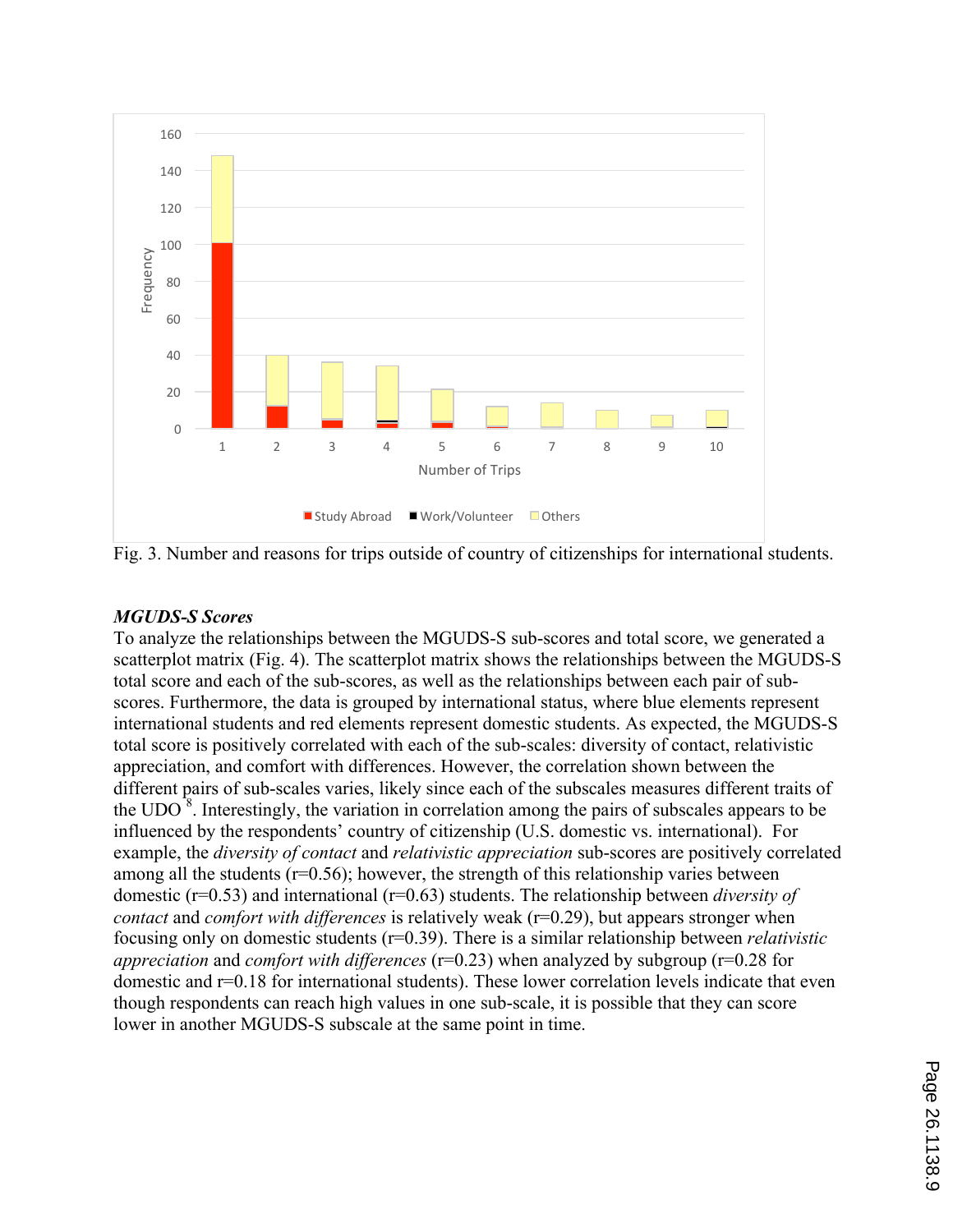

Fig. 4. Scatterplot matrix of the MGUDS-S subscale and total scores.

Table 2 reports descriptive statistics for the MGUDS-S subscale and total scores by student international status (domestic vs. international), whereas Table 3 reports similar MGUDS-S descriptive statistics by student gender. The mean MGUDS-S Total score is higher among international students (70.06 *SD*=8.73) compared to domestic students (66.2, *SD*=9.23), and the difference is statistically significant (p-value<0.01). Similarly, women scored higher (69.6, *SD*=9.06) than men (66.25, *SD*=9.19), and the difference is also statistically significant (pvalue<0.01). These findings are consistent with previous work conducted by Miville et al.<sup>2,16</sup>, and also suggest that women and underrepresented minority students, as well as international students, may score higher since they may be more likely to interact with others from different backgrounds.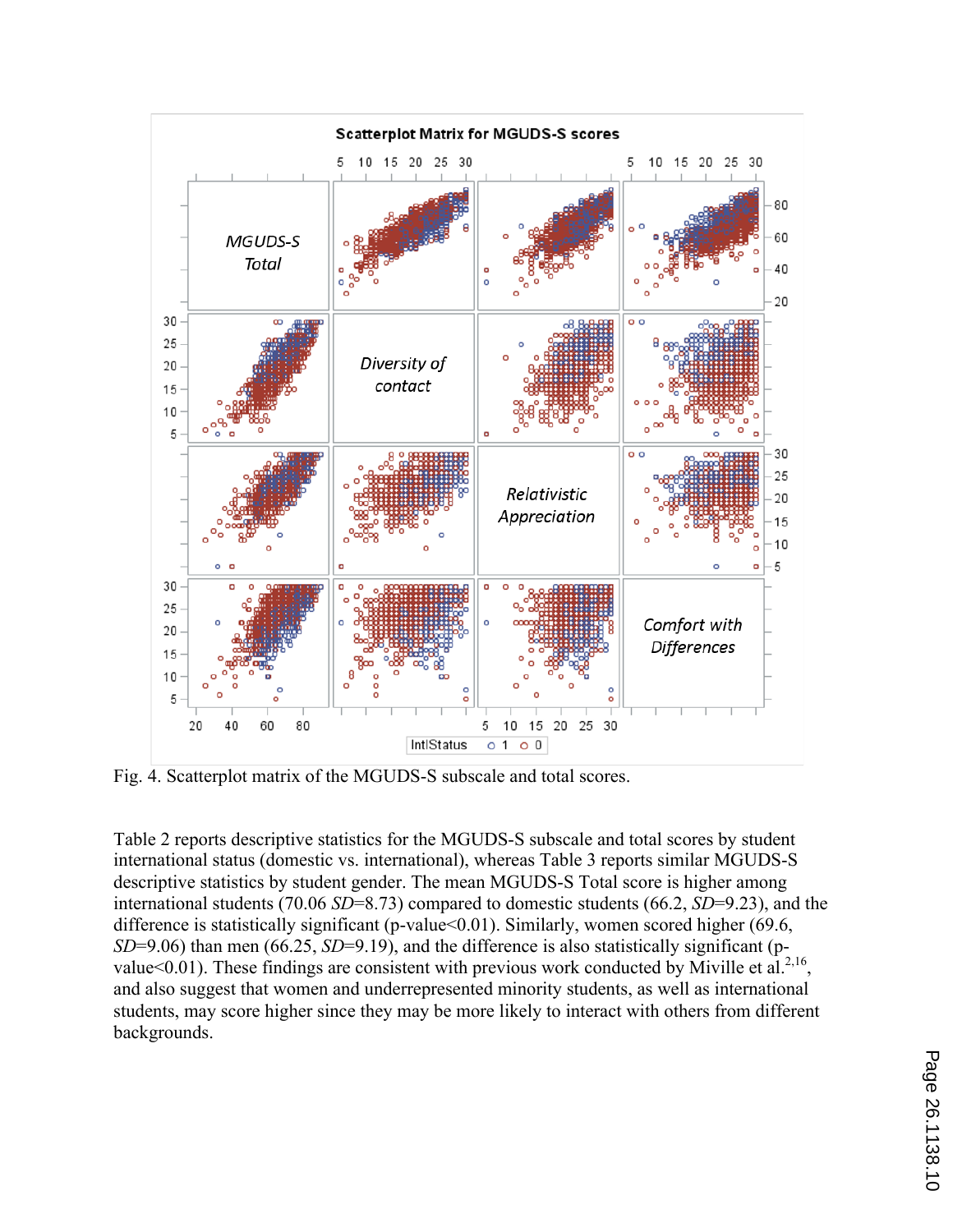|               | Diversity |       | Relativistic |          |       | Comfort |          |       | <b>MGUDS-S Total</b> |          |       |      |         |
|---------------|-----------|-------|--------------|----------|-------|---------|----------|-------|----------------------|----------|-------|------|---------|
|               | N         | Mean  | SD           | Range    | Mean  | SD      | Range    | Mean  | SD                   | Range    | Mean  | SD   | Range   |
| Domestic      | 1112      | 19.28 | 4.41         | $5 - 30$ | 22.71 | -3.55   | $5 - 30$ | 24.2  | 3.89                 | $5 - 30$ | 66.2  | 9.23 | $25-90$ |
| International | 349       |       | 3.66         | $5 - 30$ | 23.99 | 3.39    | $5 - 30$ | 22.91 | 4.43                 | 7-30     | 70.06 |      | $32-90$ |
| Total         | 1461      | 20.1  | 4.55         | $5 - 30$ | 23.01 | 3.55    | $5 - 30$ | 23.9  | 4.06                 | $5 - 30$ | 67.12 |      | 25-90   |

Table 2. Descriptive statistics of MGUDS-S sub-scale and total score between domestic and international students.

Table 3. Descriptive statistics of MGUDS-S sub-scale and total score by student gender

|        |                  | <b>Diversity</b> |      | Relativistic |       |           | Comfort  |       |      | <b>MGUDS-S Total</b> |       |      |       |
|--------|------------------|------------------|------|--------------|-------|-----------|----------|-------|------|----------------------|-------|------|-------|
|        | N                | Mean             | SD   | Range        | Mean  | <b>SD</b> | Range    | Mean  | SD   | Range                | Mean  | SD   | Range |
| Female | 366 <sub>1</sub> | 21.43            | 4.48 | $5 - 30$     | 23.87 | 3.21      | $5-30$   | 24.28 | 4.29 | $5 - 30$             | 69.6  | 9.07 | 25-87 |
| Male   | 1068             | 19.77            | 4.5  | $5 - 30$     | 22.71 | 3.62      | 5-30     | 23.76 | 3.96 | $5 - 30$             | 66.25 | 9.19 | 30-90 |
| Total  | 1461             | 20.2             | 4.55 | $5 - 30$     | 23.01 | 3.55      | $5 - 30$ | 23.9  | 4.06 | $5 - 30$             | 67.12 | 9.27 | 25-90 |

#### **Results**

#### *OLS Regression Models: Domestic Students*

Table 4 shows results from the OLS regression models for each of the MGUDS-S subscales and total scores among domestic students in their first year of engineering (*n*=1,079). The outcome for each of the subscales is measured on a scale of 5 to 30, whereas the total score can range from 15 to 90. The predictor variables are described in the methods section above, and include gender, age, ethnicity, travel experience, and fluency in more than one language. We found that gender is a significant factor for all the subscales and the total score. Everything else held constant, women score 3.73 points higher than men in the MGUDS-S total score. On the other hand, age was not a significant factor in any of the MGUDS-S subscales or total score.

The results regarding ethnicity are mixed. In the diversity of contact sub-score, Asian and URM students received higher scores than their counterparts. There is no significant difference among the groups on the *relativistic appreciation* sub-score. URM students showed a significant positive effect in the *comfort with difference* sub-score, and these significant associations remained present in the total score—Asian and URM students tend to have higher total MGUDS-S scores by approximately 4 points compared to their counterparts. Traveling abroad was significantly associated with higher *diversity of contact*, *comfort with difference,* and total MGUDS-S scores*.* Fluency in two or more languages had a significant positive relationship with the *relativistic appreciation* sub-score and remained significant at the 0.05 level in the total MGUDS-S score.

#### *OLS Regression Models: International Students*

Table 5 summarizes the results from the regression models using only data from international students ( $n=338$ ). Since all of the international students have traveled abroad, this model does not include this variable. While gender is a significant factor in the total MGUDS-S score, it was only positively associated with the *diversity of contact* subscale, with women scoring 1.53 points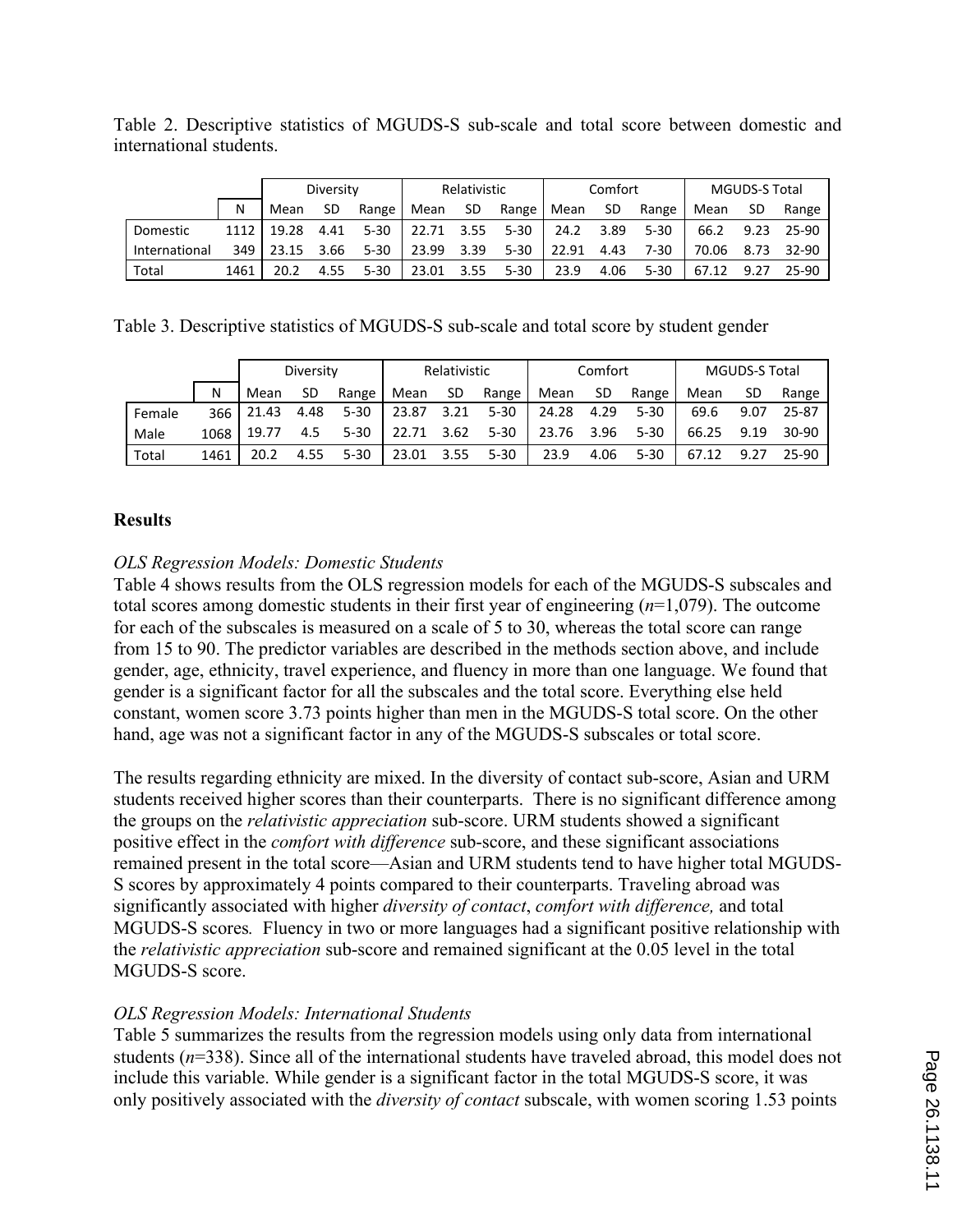higher than their male counterparts. Age has a modest, but significant negative association with the *comfort with differences* subscale. Among international students, there is no difference between Asian, URM, and white students in the MGUDS-S subscales or total score. Although the effects of ethnicity are not significant, they showed different directions for different subscales, i.e. positive relationships with *diversity of contact* and *relativistic appreciation,* but negative relationship with *comfort with differences* and the total score. Ability in languages only showed to be relevant for the *diversity of contact* sub-score.

|                           | Domestic Undergraduate Students |             |              |             |                    |             |           |             |  |
|---------------------------|---------------------------------|-------------|--------------|-------------|--------------------|-------------|-----------|-------------|--|
|                           | <b>MGUDS-S Subscales</b>        |             |              |             |                    |             |           |             |  |
|                           | Diversity of                    |             | Relativistic |             | Comfort with       |             |           |             |  |
| Variables                 | Contact                         |             | Appreciation |             | <b>Differences</b> |             | Total     |             |  |
|                           | β                               | $Se(\beta)$ | β            | $Se(\beta)$ | β                  | $Se(\beta)$ | β         | $Se(\beta)$ |  |
| Female                    | $1.84***$                       | 0.29        | $1.30**$     | 0.24        | $0.59*$            | 0.27        | $3.73**$  | 0.62        |  |
| Age                       | 0.12                            | 0.15        | $-0.07$      | 0.12        | $-0.13$            | 0.13        | $-0.08$   | 0.31        |  |
| Asian                     | $2.55***$                       | 0.56        | 0.72         | 0.46        | 0.68               | 0.51        | $3.96**$  | 1.17        |  |
| URM                       | $2.08**$<br>0.43                |             | $0.69+$      | 0.35        | $1.42**$           | 0.39        | $4.19**$  | 0.90        |  |
| Ever Traveled outside COC | $0.88**$                        | 0.28        | 0.22         | 0.23        | $0.77**$           | 0.25        | $1.88**$  | 0.58        |  |
| Ability in 2+ languages   | 1.46                            | 0.45        | $0.98**$     | 0.38        | $-0.31$            | 0.42        | $2.13*$   | 0.96        |  |
| Intercept                 | $15.44**$                       | 2.74        | 23.31**      | 2.29        | $25.77**$          | 2.52        | $64.52**$ | 5.80        |  |
| N                         | 1,079                           |             | 1,079        |             | 1,079              |             | 1,079     |             |  |
| $R^2$ -adj                | 8.60%                           |             | 10.88%       |             | 4.23%              |             | 2.51%     |             |  |
| F-statistic               | 22.94**                         |             | $8.94**$     |             | $5.62**$           |             | 18.08**   |             |  |

Table 4. Regression coefficients: Domestic Students

+ significant at the 0.10 level; \* significant at the 0.05 level; \*\* significant at the 0.01 level

|                         | International Undergraduate Students |             |              |             |                    |             |          |             |  |  |
|-------------------------|--------------------------------------|-------------|--------------|-------------|--------------------|-------------|----------|-------------|--|--|
|                         | <b>MGUDS-S Subscales</b>             |             |              |             |                    |             |          |             |  |  |
|                         | Diversity of                         |             | Relativistic |             | Comfort with       |             |          |             |  |  |
| Variables               | Contact                              |             | Appreciation |             | <b>Differences</b> |             | Total    |             |  |  |
|                         | β                                    | $Se(\beta)$ | β            | $Se(\beta)$ | β                  | $Se(\beta)$ | β        | $Se(\beta)$ |  |  |
| Female                  | $1.53***$                            | 0.46        | 0.59         | 0.44        | $-0.13$            | 0.54        | $1.98+$  | 1.10        |  |  |
| Age                     | $-0.09$                              | 0.18        | $-0.004$     | 0.17        | $-0.77**$          | 0.21        | $-0.86*$ | 0.42        |  |  |
| Asian                   | 0.03                                 | 0.93        | 1.06         | 0.89        | $-2.7+$            | 1.09        | $-1.67$  | 2.22        |  |  |
| <b>URM</b>              | 0.55<br>1.12                         |             | 0.76         | 1.07        | $-1.00$            | 1.31        | $-0.31$  | 2.67        |  |  |
| Ability in 2+ languages | $0.87+$                              | 0.50        | 0.14         | 0.48        | $-0.26$            | 0.58        | 0.75     | 1.19        |  |  |
| Intercept               | 23.79**                              | 3.54        | 22.86**      | 3.38        | $40.3**$           | 4.15        | 86.95**  | 8.43        |  |  |
| N                       | 338                                  |             | 338          |             | 338                |             | 338      |             |  |  |
| Adj R <sup>^2</sup>     | 2.71%                                |             | 0.01%        |             | 6.20%              |             | 1.50%    |             |  |  |
| F-statistic             | $3.39**$                             |             | 1.45         |             | $6.27**$           |             | $3.7**$  |             |  |  |

Table 5. Regression coefficients: International Students

+ significant at the 0.10 level; \* significant at the 0.05 level; \*\* significant at the 0.01 level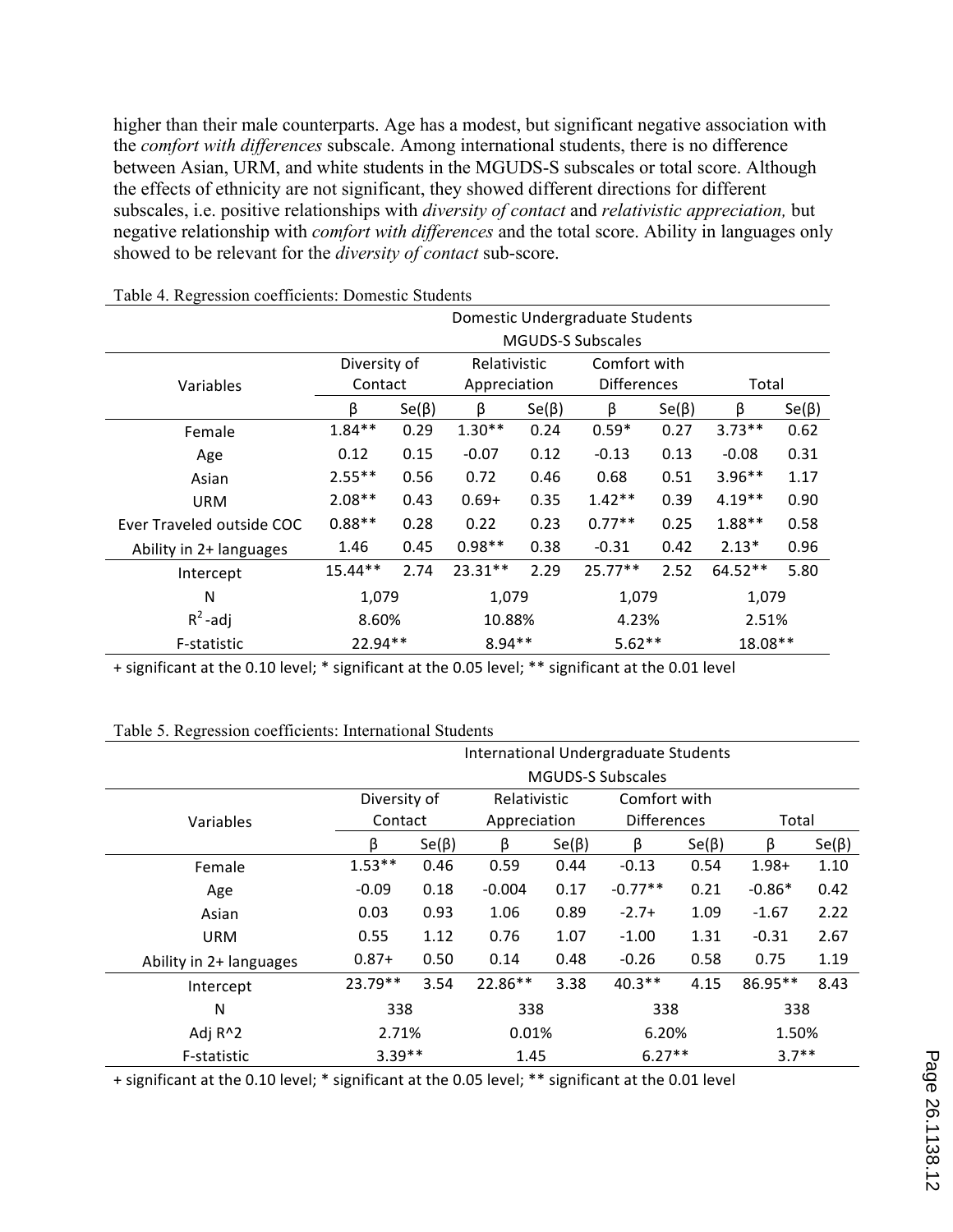#### **Discussion and Future Work**

Consistent with previous studies, our results indicate that among domestic students, women and underrepresented minority students are more likely than their counterparts to have higher global competency scores as measured by the MGUDS- $S<sup>13,16</sup>$ . Among international students, women are also more likely to score higher on the MGUDS-S compared to men. These global competency scores are measured during students' first semester in their engineering program and therefore likely reflect baseline scores stemming from individual demographic factors and pre-collegiate experiences with travel abroad and multilingual abilities. Our findings lend evidence to our conceptual model of the importance of taking into account pre-collegiate factors in determining potential changes and increases in students' global competency levels. Since global competency levels can vary across student subgroups and across the different MGUDS-S subscales (diversity of contact, relativistic appreciation, and comfort with differences), it is important to consider this variation when developing strategies for preparing engineering students to thrive in an increasingly diverse and global workforce. The many interventions to increase global competency (e.g., research abroad, diverse teaming experiences, learning multiple languages) during the undergraduate engineering program may have different effects on each of the subgroups and also may influence different factors of the Universal-Diverse Orientation (UDO) construct.

Although the data analyzed are limited to one institution and the MGUDS-S represents only one of the many ways that global competency can be measured, this study offers some insights regarding the effects of pre-collegiate experiences in students' global competency levels. Our future work will investigate individual changes in global competency levels as a function of interventions at the undergraduate level, such as research abroad experiences, engagement in diversity programs, etc. Since age was a significant factor among international students, we will also examine the potential relationship between age and global competency using data collected from engineering doctoral students. This study will be enhanced with interviews of both domestic and international graduate students to gain a richer understanding regarding students' perspectives about engaging in diverse environments and their academic travel experiences. Exploring which factors influence the global competency among students upon entry into and at the conclusion of their engineering programs can help key stakeholders design and further develop student experiences to maximize students' ability to work and thrive in diverse and global environments.

#### **Acknowledgments**

The authors thank the National Science Foundation for support of this research (Award 1243490). The views expressed herein are solely the authors'. The authors also thank Ahmed Hassan in, Audeen Fentiman, Allison Granger, and members of the SPHERE lab group for assistance and helpful discussions.